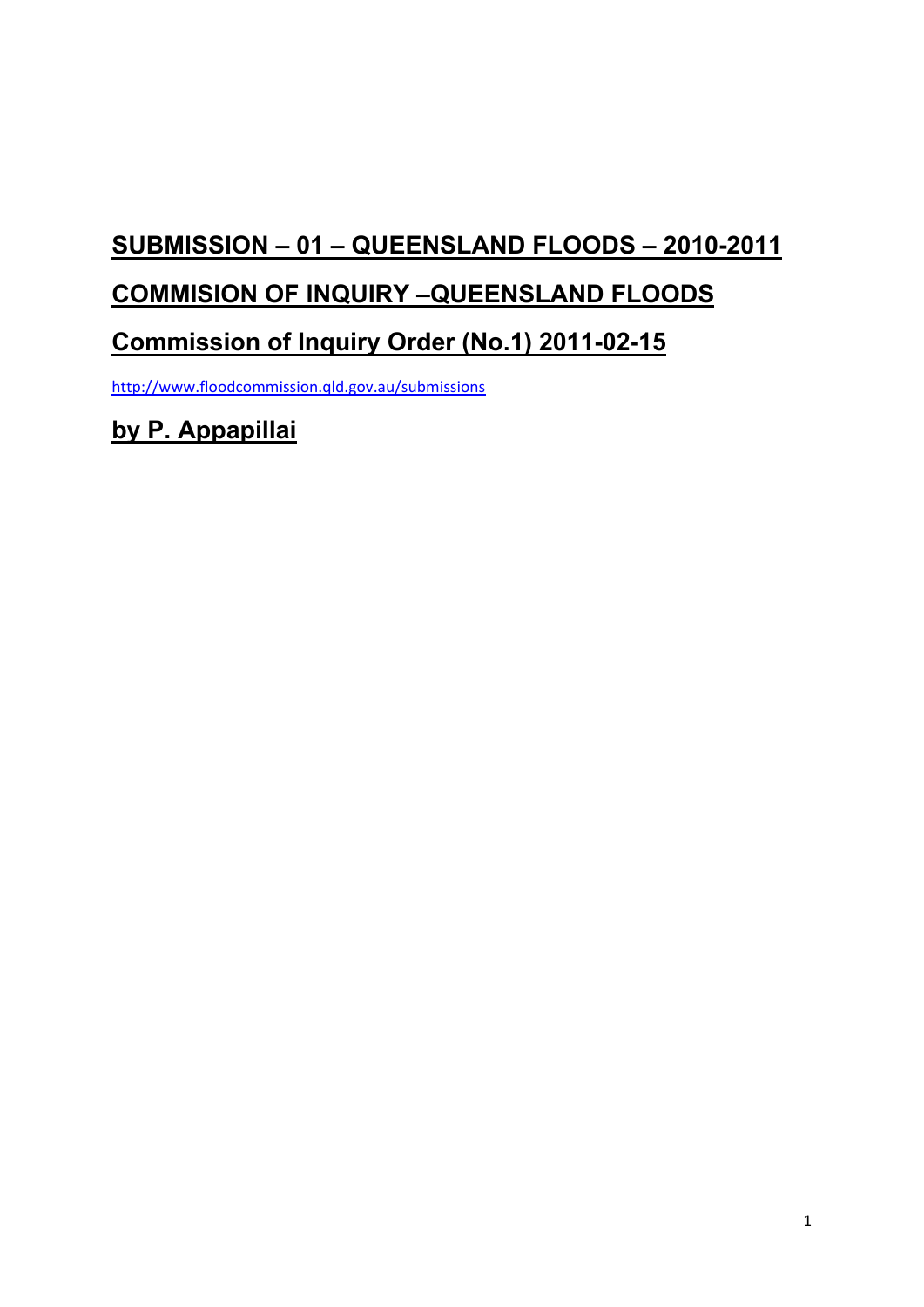# **By: Premaraj .Appapillai**

**Organisation: Individual Submission as per notification** 

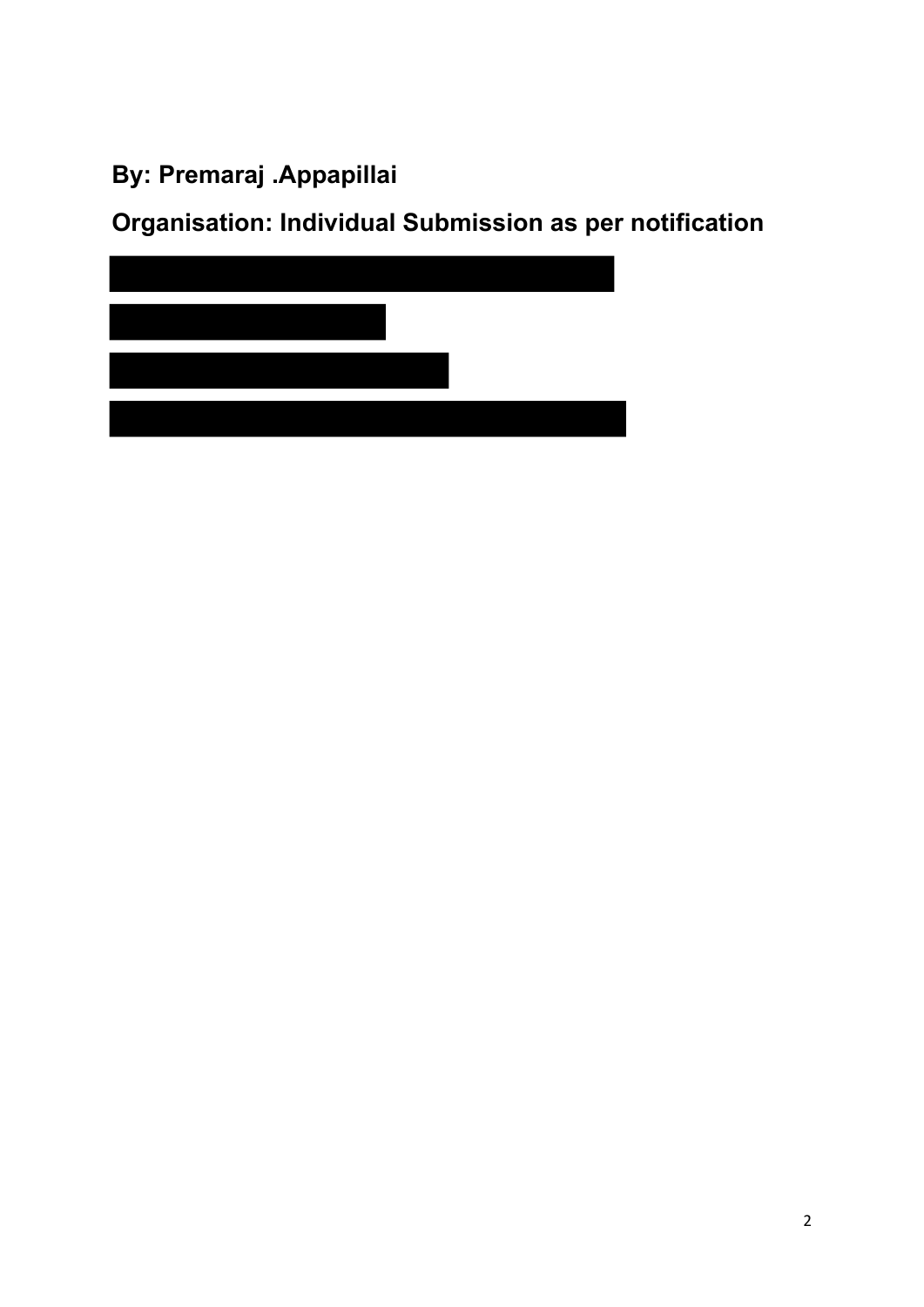# **TABLE OF CONTENTS**

| <b>2.0SOLUTION TO FLASH FLOODING OF BRISBANE CBD. 5</b> |  |
|---------------------------------------------------------|--|
| <b>3.0ADVANTAGES OF THE NATIONAL BROADBAND</b>          |  |
|                                                         |  |
| 4.0FUNDING OF THE "SMART DRAIN OPTION" 8                |  |
| 5.0 COST BENEFITS OF THE "SMART DRAIN" - OPTION , 8     |  |
|                                                         |  |
| 5.2SUPPORTED BY N.QUEENSLAND -INDEPENDANTS  9           |  |
| 5.3INBUILT REVENUE GENERATION FACILITIES 10             |  |
| 5.4SMART -DRAIN & WATER SECURITY 10                     |  |
| 6.0SMART DRAIN OPTION -WATER TRADING 11                 |  |
|                                                         |  |
|                                                         |  |
|                                                         |  |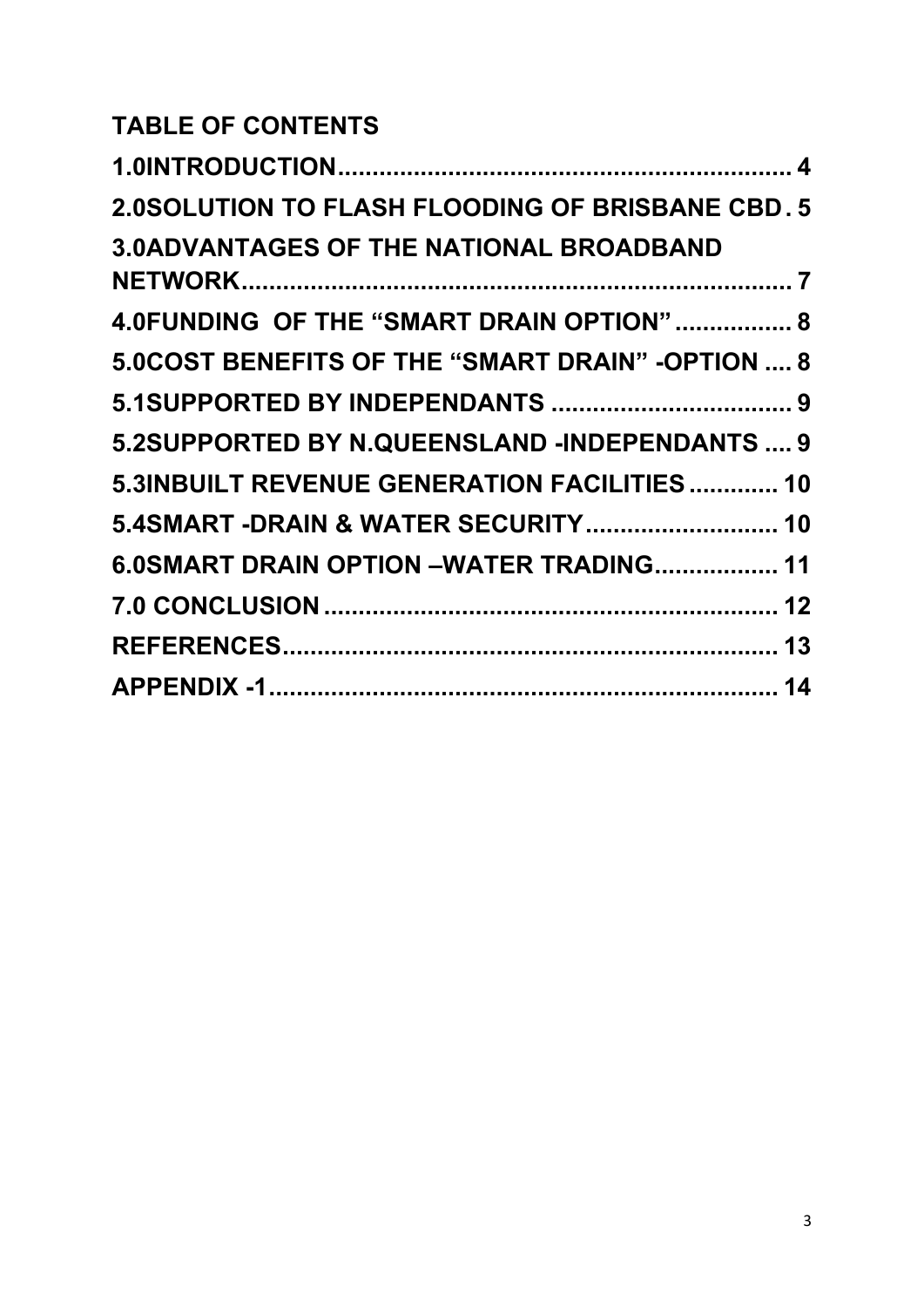#### <span id="page-3-0"></span>**1.0INTRODUCTION**

**This submission is made in response, to the terms of reference, of the Commission of Inquiry into the Queensland Floods , set up, in accordance with COMMISSIONS OF INQUIRY ORDER (No.1) 2011(Queensland Government 2011).** 

**The object, of the submission, is to recommend the planning, supply & installation of a "SMART DRAIN" which will overcome the inadequacies and the lack of certainty, in the existing equipment/ communications systems, to deal with "flash floods".** 

**The Queensland Government, invested \$9 ban(QldGovernment 2010), in order to rollout, the South East Queensland Water Grid, which is a set of Water Assets , under the control of a Supervisory Control and Data Acquisition( SCADA) System, referred to as South East Queensland (SEQ) Grid Manager. One of the functions of the SEQ was to capture excessive amounts of water and prevent the inundation the Brisbane Central Business District& associated suburbs, which are situated on a flood plain, with the Brisbane River flowing through it. This is a flood mitigation function.** 

**The SEQ Grid Manger would have been capable of meeting its flood mitigation objectives, under "normal flood conditions". However, it failed to do so, during the EL Nina Floods of 2010-2011, owing to an exceedingly heavy downpour , referred to as a "flash flood", impacting on Brisbane and its suburbs(ABC.Reporter 2011).The downpour resulted in a heavy deluge , in the Ipswich – Brisbane area, variously referred to as an "inland tsunami". Mitigating the "inland tsunami" exceeded the capabilities of the Wivenhoe Dam. Even the gradual release of 25% of the Dam capacity, during early February-2011, would have caused the Brisbane River, to break its banks & inundate the Brisbane CBD & suburbs, causing over \$13bn in damage, as the downpour dumped, well in excess of 1162 GL ( 2 Sydney Harbours), in 3 days.** 



**(seqwater 2011)**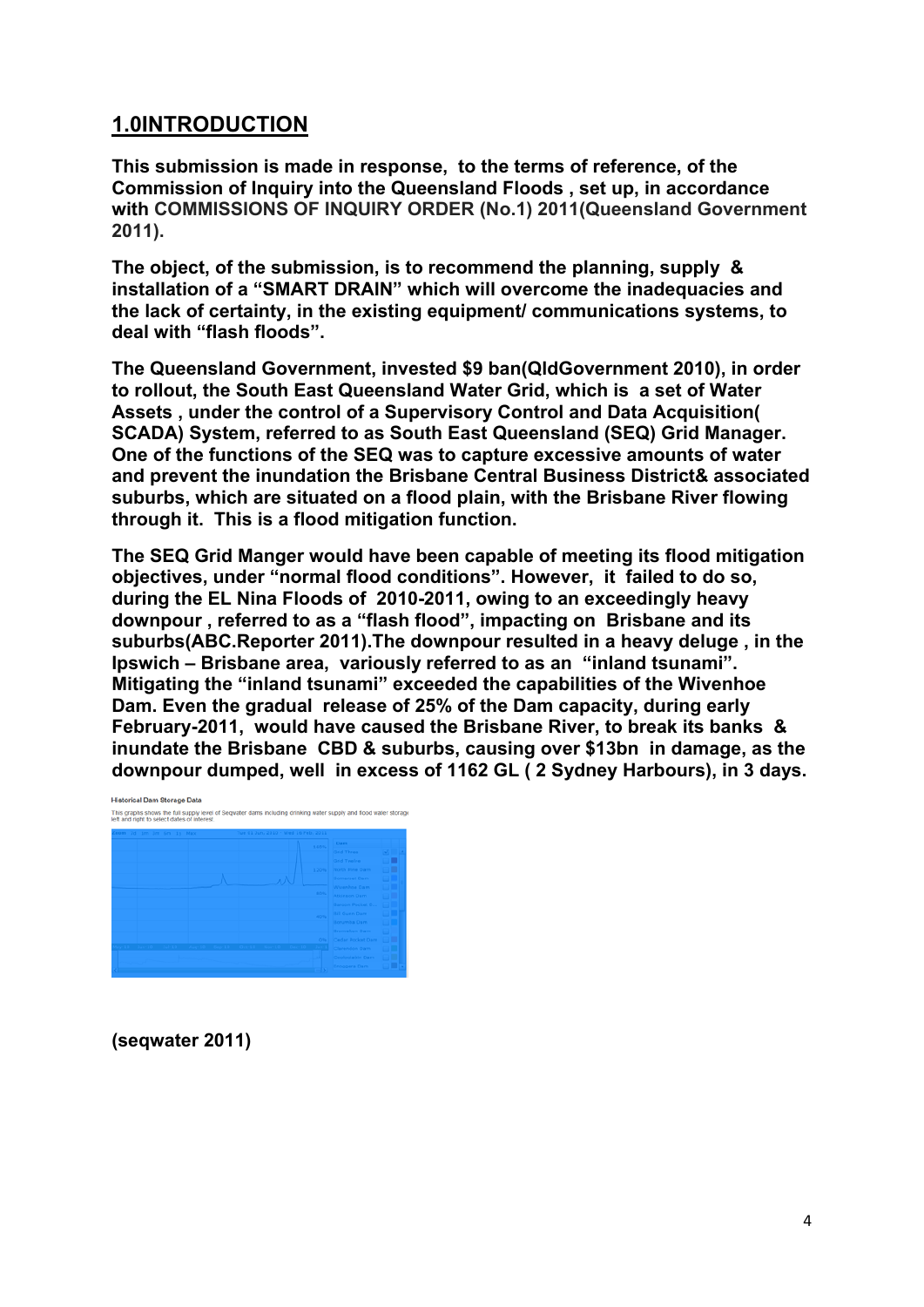#### <span id="page-4-0"></span>**2.0SOLUTION TO FLASH FLOODING OF BRISBANE CBD**

**The only solution, to the above crisis, is to create a "rapid bypass tunnel "which can divert the swollen waters of the river via "a smart drain" under the control of the SCADA SEQ Grid Manager. The above deficiency in the SEQ Grid must be rectified, without delay, as the future holds more El Nina down pours. Further, more dams, are not the solution. This position is confirmed by Associate Professor. Willem.Vervoot., in the Age of Jan .11, 2011,when he maintains that ,** 

*"NOW is not the time to panic as we scramble to find ways to help the people affected by the floods. Calling for the building of new dams is, however, not a satisfactory response to a very wet La Nina year. Rather, Australia must look at more innovative ways to adapt to the naturally occurring floods and future increasing climatic variability.* 

*The current deluge has highlighted the risk of flooding in many parts of Australia. Risk is the combination of occurrence (how often something occurs) and damage (how bad it is). The traditional focus in flood management has been to minimise the occurrence by building dams and river control structures."* 

(Vervoot.W 2011)

 **Fig 1 depicts a "SMART DRAIN", with the capability of responding to a "flash flood situation, comparable to the 2011 deluge. The "smart drain", bypasses the waters of the swollen river from Ipswich to Brisbane CBD, under SCADA Control thereby preventing the costly inundation of Brisbane CBD.**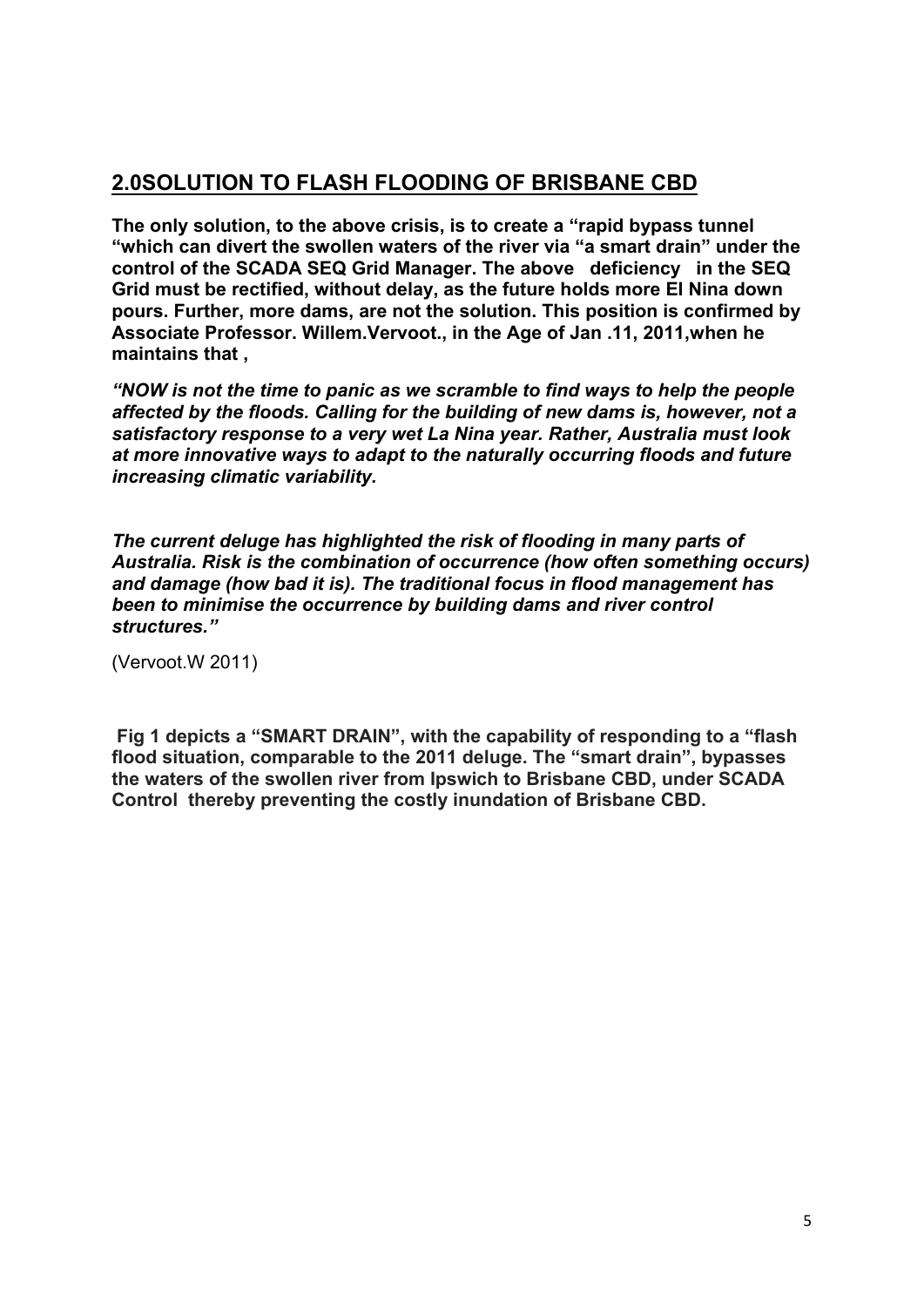



**A solution similar or equivalent, to that proposed in Fig1, is essential in the CBD, in view of current plans, to build higher rise apartment blocks, in Brisbane, as reported below.** 

*"BRISBANE needs to grow up. While regional plans consider population growth in concentrated urban settings, Campbell Newman says it's time Brisbane had more highrises*."

**(McMahon.Bruce 2011)** 

**Failure to adopt, the smart drain option above, will result in reliance on the status quo , which could work some times, as it did in 1974 & 1999, according to the CEO SEQ Chief Executive and fail at other times, as it did in 2011.** 

**Failure of the Wivenhoe Dam mitigation function occurs, when there is a convergence of a swollen river and a torrential down pour, as it did in 2011. The technology exists , including the NBN which will be on line, to activate an emergency bypass route , as depicted in Fig1.It must be emphasised, "SMART DRAIN "options, can be implemented, with the added befit of revenue generation(see Para5.3)**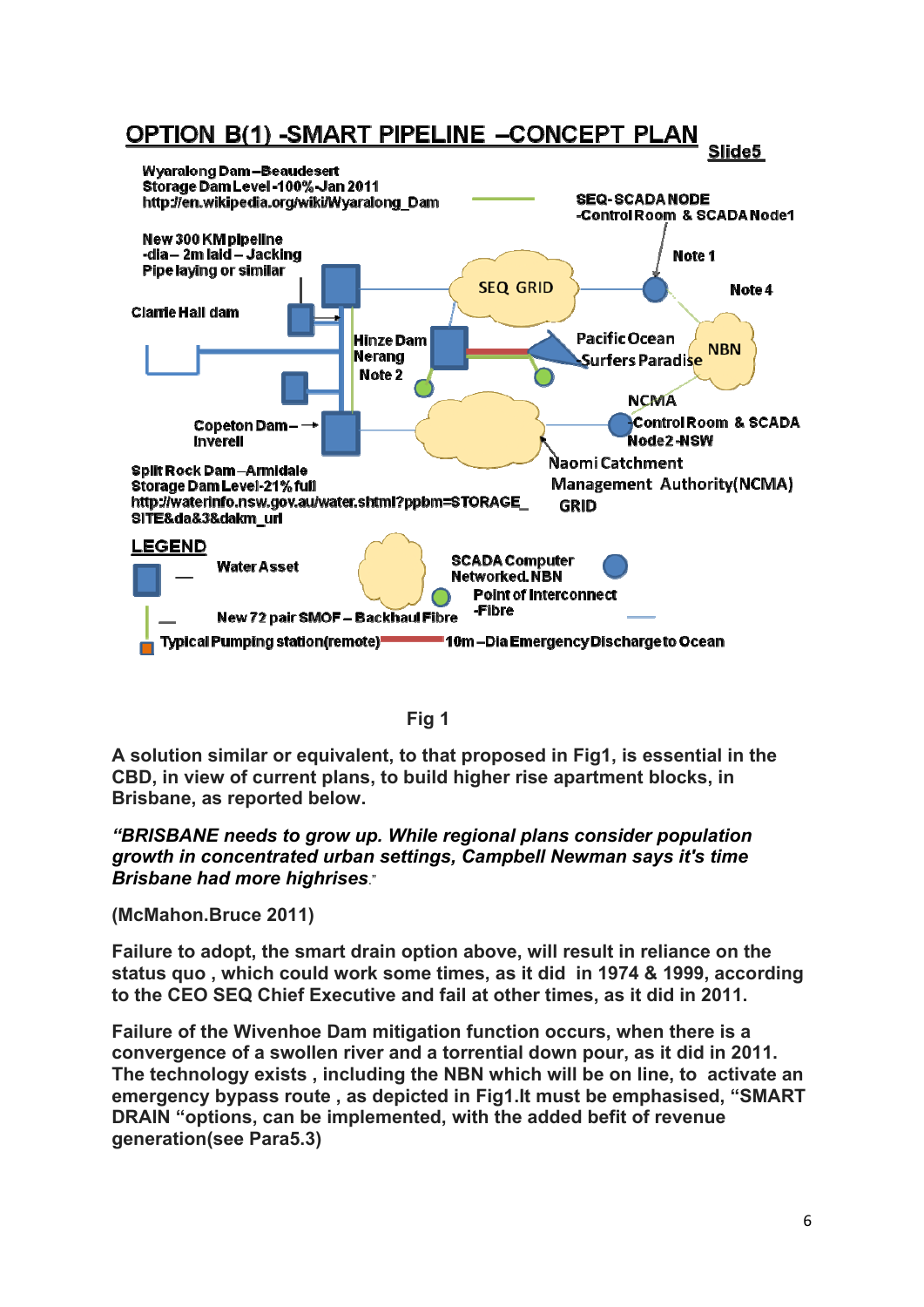#### <span id="page-6-0"></span>**3.0ADVANTAGES OF THE NATIONAL BROADBAND NETWORK**

**Different Parts of Queensland will require SCADA Computer Driven Water Grids, at locations such as Bundaberg, Rockhampton, Townsville, Cairns etc., as depicted in Fig 2.** 



 **Fig.2**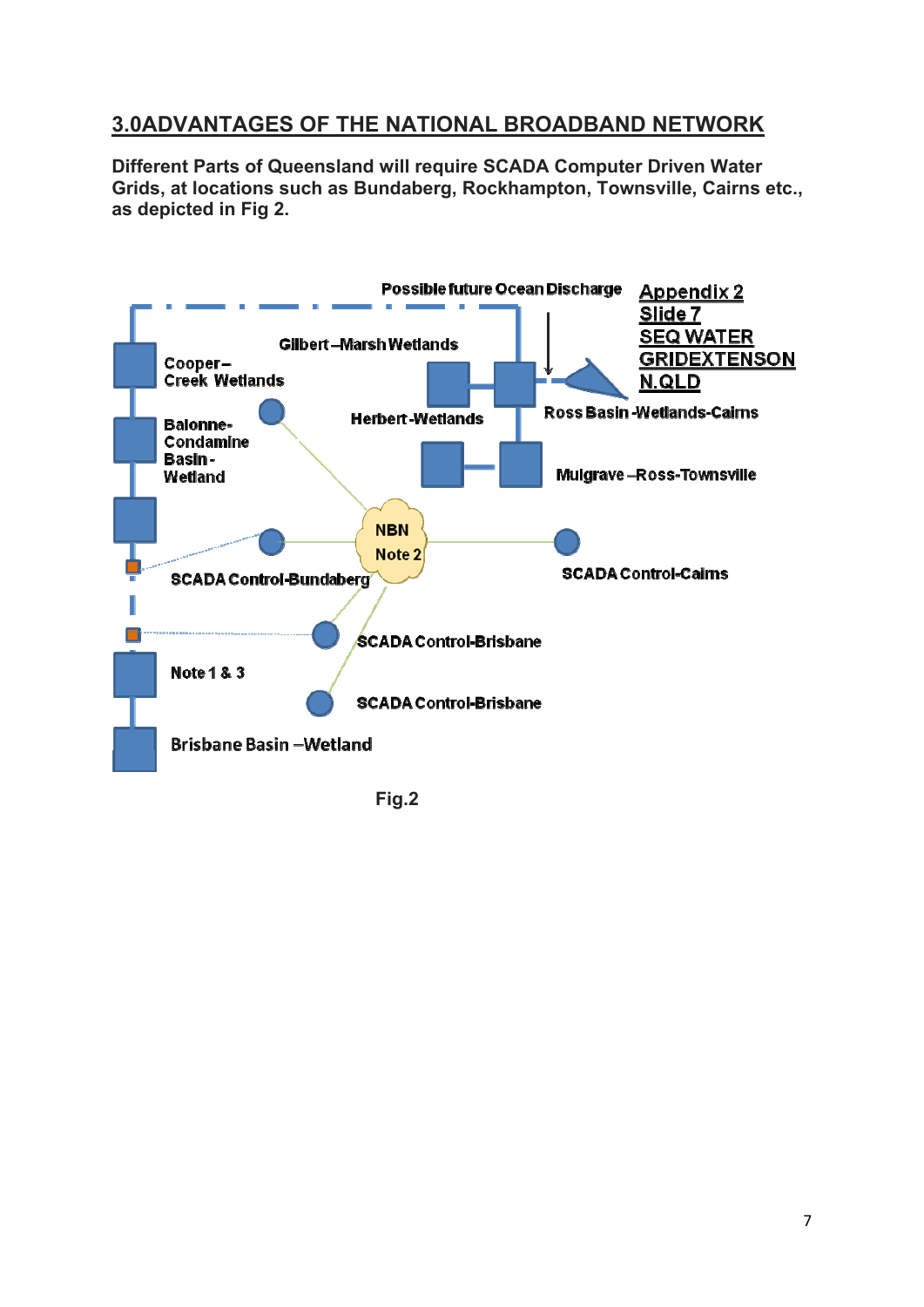**These Water Grids can be interconnected at minimum cost, as NBN Co. is scheduled to be implemented in Queensland, shortly and funding for its rollout, has been allocated by the Federal Government.** 

**The interconnection of the SEQ Grid, on a Queensland basis, with supporting interconnection, via the NBN & Telemetry Upgrades, will cost approx. \$2.5 bn.** 

**The plan is a concept Plan (only) of the cost effective extension of the SEQ Grid Manager via the NBN & Wetlands, is depicted in Fig 1.More accurate network configurations, could be determined, with onsite analysis.** 

#### <span id="page-7-0"></span>**4.0FUNDING OF THE "SMART DRAIN OPTION"**

**The "SMART DRAIN "Option, depicted in Fig 1, could be implemented as follows;** 

- **utilising a12 yr, \$.75bn Common wealth, semi annual bond, with an annual interest rate of 6% p.a. (.i.e. coupon rate of 3% p.a).The repayment is equivalent to \$45M (interest only)p.a For further details see Appendix-1.The bond covers the cost of SCADA Upgrade, Tunnel supply , installation and commissioning and miscellaneous costs. Interconnections to the NSW Water Grid etc and can be included as required.**
- **Present Value of Total Payments is equivalent to = Present Value of 24Recurrent Payments + one –off –Redemption Payment= 95.78m p.a (see Appendix -1)**
- **It is pertinent to note that the Chief Economist Shane Oliver, AMP, has indicated in the reference above, that costs of flood damage, could escalate to "\$30bn"**

**Further ,the successful implementation of the "SMART DRAIN option, has a precedent , in that it has been successfully , implemented in Kualalampur(National.Geographic 2010).** 

#### <span id="page-7-1"></span>**5.0COST BENEFITS OF THE "SMART DRAIN" -OPTION**

**The "SMART DRAIN"-Fig1, when implemented results in a saving 0f \$ 2.50 bn, p.a (Appendix -1) for Queensland, which is facing many predicted La Nina events. The Capital Investment of \$.75bn, for the "SMART TUNNEL" and support services, could be paid back, in 3.6 months (Appendix-1. The interconnection of the SEQ Water Grid to NSW (Fig 1),N. Queensland (Fig.2), will result in huge financial benefits, which can be computed as required.** 

**Other benefits of the "SMART DRAIN" -Fig1, aredetailed below.**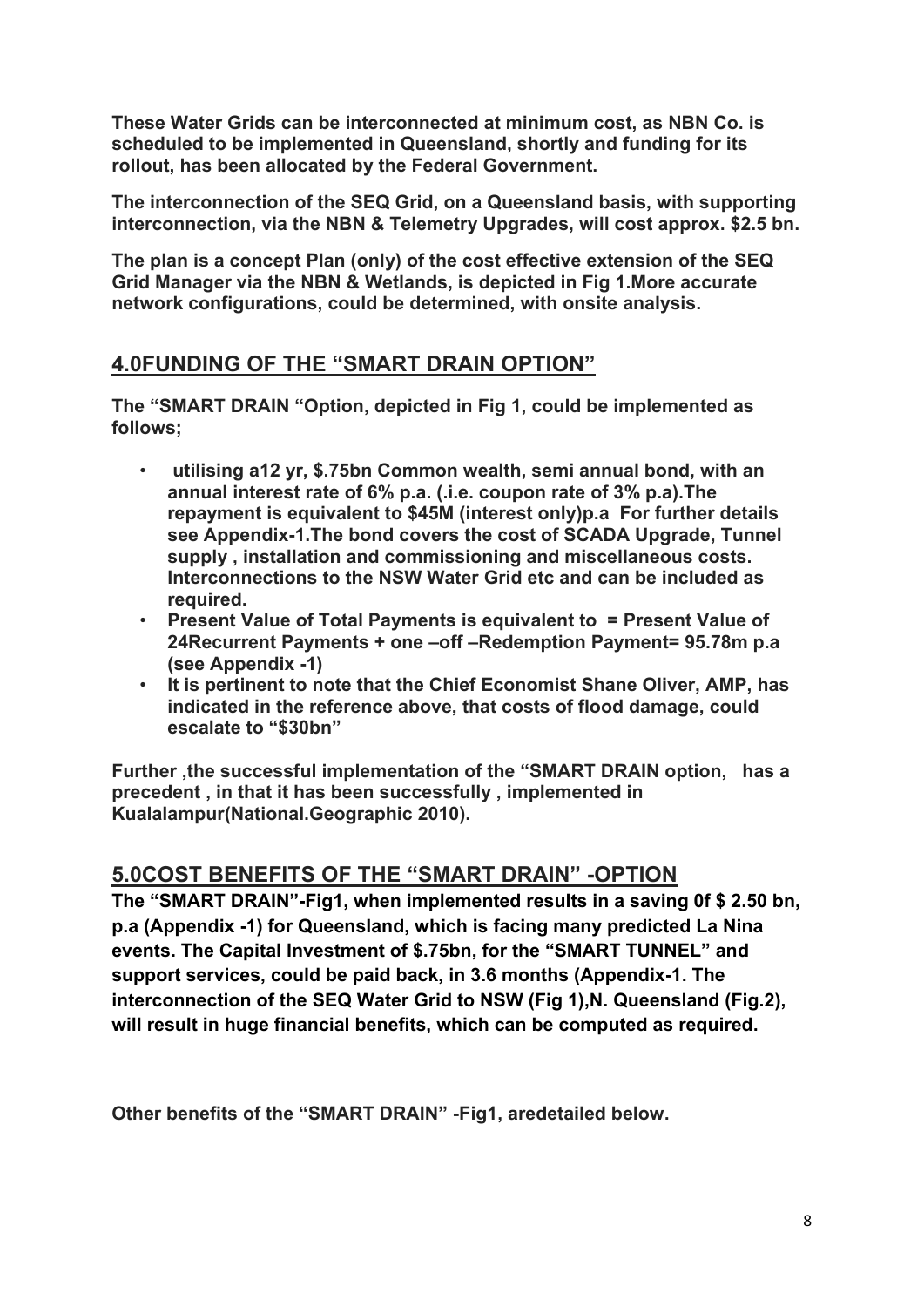### <span id="page-8-0"></span>**5.1SUPPORTED BY INDEPENDANTS**

**The "SMART DRAIN" option is supported by the Independents like Tony Windsor, who has requested a long term solution(Lewis.Steve 2011).When designed and implemented, the "SMART DRAIN " will effectively immunise Brisbane from future La Nina events, such as the 2011 la Nina event.** 

#### <span id="page-8-1"></span>**5.2SUPPORTED BY N.QUEENSLAND -INDEPENDANTS**

**Another feature of the "SMART DRAIN", is that it satisfies principle demands of the North Queensland Independents such as Bob Katter, in that it can be interconnected to North Queensland Water Grids, cost effectively via the wetlands and the NBN.Piping which is a component cost, can be minimised and is estimated at approximately \$1m per km, by the greater use of wetlands.** 

*"Construction costs for a significant pipeline are in the order of \$1 million per kilometre."* 

**(Scott.Don 2011).** 

**Interconnection of Water Grids (Fig2) via the Wetlands, will have the support of the Greens, in that it, incorporates, green features such as;** 

**Ecological System Extension –** 

*"Wetlands are home to an abundant variety of plants, water bugs, reptiles, birds, fish, frogs and mammals.........................................* 

**Flood mitigation**

*"Many constructed wetlands also act as detention basins and have the capacity to store more water in flood events and help mitigate flooding downstream......."* 

**(Blacktowncitycouncil 2011)**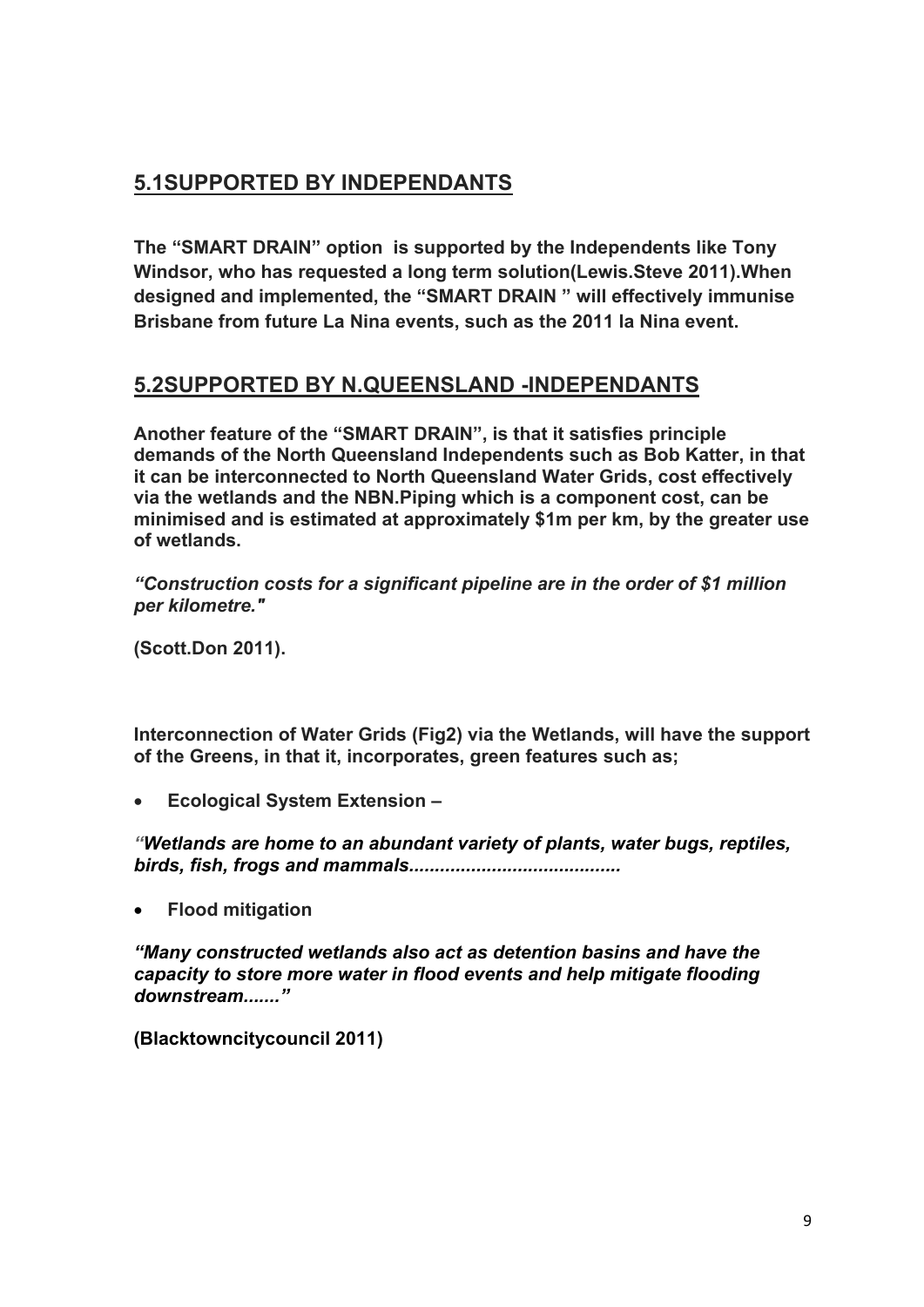### <span id="page-9-0"></span>**5.3INBUILT REVENUE GENERATION FACILITIES**

**The "SMART DRAIN" ( Fig 1), under normal weather conditions, serves as a twin deck tollway. In the event of a forthcoming La Nina downpour, the tollway can be evacuated and converted into a "SMART DRAIN", which would serve as a water bypass route, to the ocean / NSW pipeline.** 

**The "SMART DRAIN "(Fig1).bypass would prevent the inundation of Brisbane.** 

**In between La Nina events, the tunnel will generate funds, as a tollway (Fig3) between Ipswich and Surface Paradise or similar tunnel route.** 



 **Fig 3** 

**The "SMART DRAIN" (Fig1) is equipped with a 72 pair Single Mode Optical Fibre (SMOF), which can be leased to generate revenue, in alliance with a Telco.** 

**Spare fibres can be sold to a Telco, to support a Capital Recovery programme.** 

### <span id="page-9-1"></span>**5.4SMART -DRAIN & WATER SECURITY**

**The Current practice of depleting Wivenhoe Storage Levels, is not satisfactory, as it is based on subjective assessments of acceptable storage levels, in the event of alternating La Nina floods & severe droughts.In the event of heavy downpour, comparable to the 2011 downpour, mitigation failure will impose a financial burden of at least \$2.6 bn p.a.**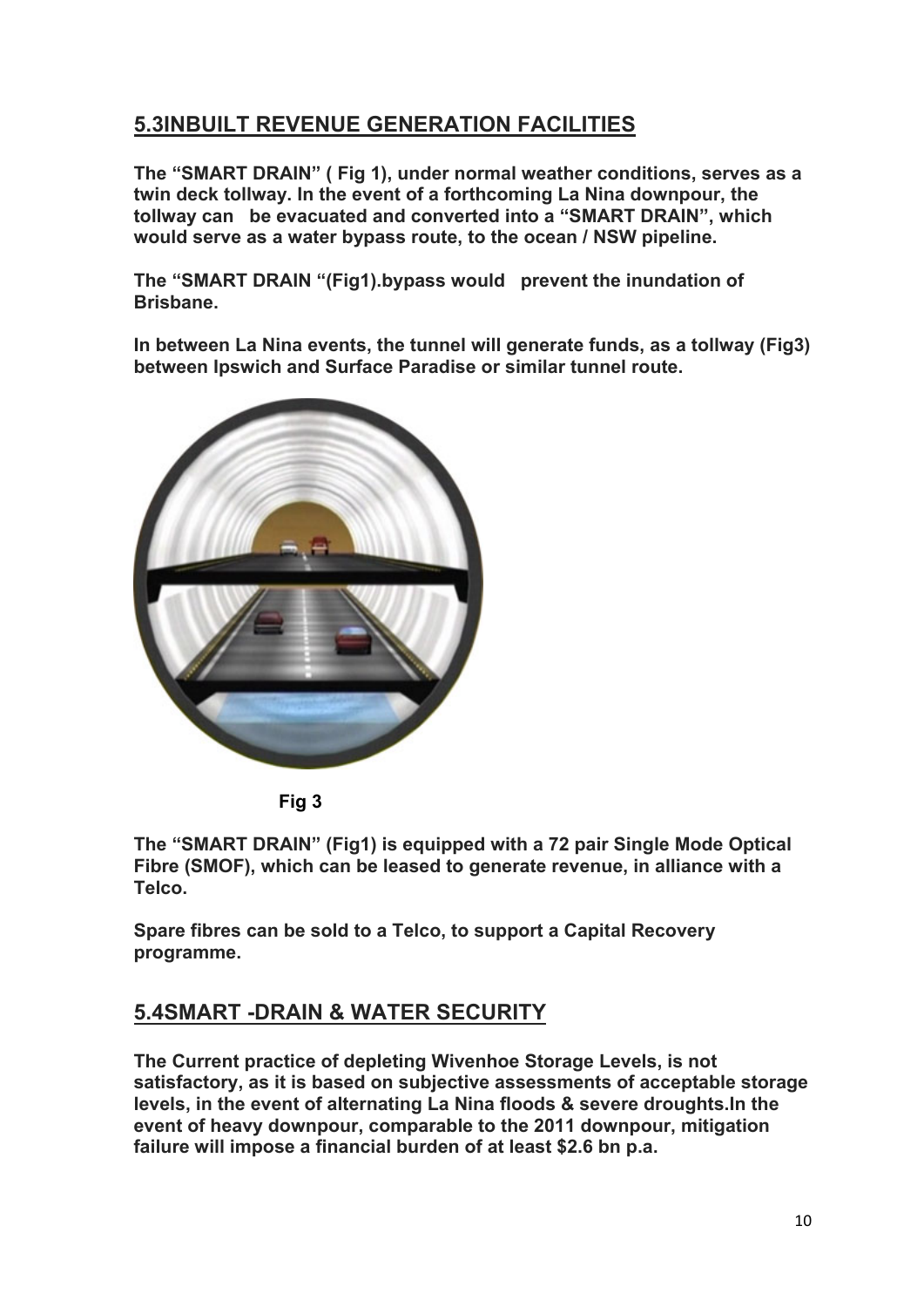**An appropriately designed , "SMART drain with interconnection features via the NBN(Fig 1) capable of withstanding flash floods,twice the size of the 1974 floods(Owens.Jarad 2011b), will provide the desired safety** 

**It is significant that the on January 11, 2011, there was 190 % capacity which was an abundance of water, in storage whilst a few years ago( mid 2007), water levels had dropped to 15% capacity(Owens.Jarad 2011a) which is approx. 7months drinking water capacity.** 

**Recent discharges, could result in the Wivenhoe Water supply, fluctuating between the traditional "rock and a hard place".** 

**Further discharge to the ocean, is a waste of a precious asset, which should be providing Queensland and it s neighbours with water security.** 

#### <span id="page-10-0"></span>**6.0SMART DRAIN OPTION –WATER TRADING**

**Diverting surplus water to the Ocean, during a "flash flood "is not the best option, in that it fails to exploit, the opportunity for trading surplus water, with other states like NSW,which are experiencing water restrictions and depleted water supplies. For instance,multi- gigalitre dams , such as, Copeton Dam in NSW , is only 51% full, Split Rock Dam in NSW is only 21% full,Keepit Dam in NSW is only 93% full, Windamere Dam is only 46% full(NSWWATER 2011).** 

**It has been reported that it is proposed to discharge 25% of Wivenhoe Dam (ie290 Gigalitres) from Wivenhoe Dam into Brisbane River(Australian 2011), in order create capacity for flood mitigation functions.This is wasteful. An alternative strategy of piping the 290 Gl over period of time to NSW , fraught with water shortages, could raise \$ 220.4m p.a. @ \$823m per Gigalitre(SunWater 2011).It must be observed, however, that at times of flash flooding or similar, to price of water can drop to \$25-35 per megalitre(ABCRural 2011).** 

 **Any water in excess,arising from a 100 yr EL Nina events or similar , could be rapidly discharged into ocean,in accordance with Fig1.** 

**It is pertinent to note, that Split Rock Dam, with a 21% storage capacity, is under pressure to service Tamworth with an \$18M pipeline & would benefit, by water sourced from Queensland, thereby generating revenues.** 

*"The federal Water Parliamentary Secretary, Mike Kelly, will meet the Barraba community, local politicians and Tamworth Regional Council today to hear why a pipeline should be built from Split rock Dam to the town."* 

#### **(ABCNews 2010)**

**Fig 1, indicates how a 300km( conceptual), with SCADA Control via the NBN, can enable Queensland to share water with other states and generate revenue for Queensland.**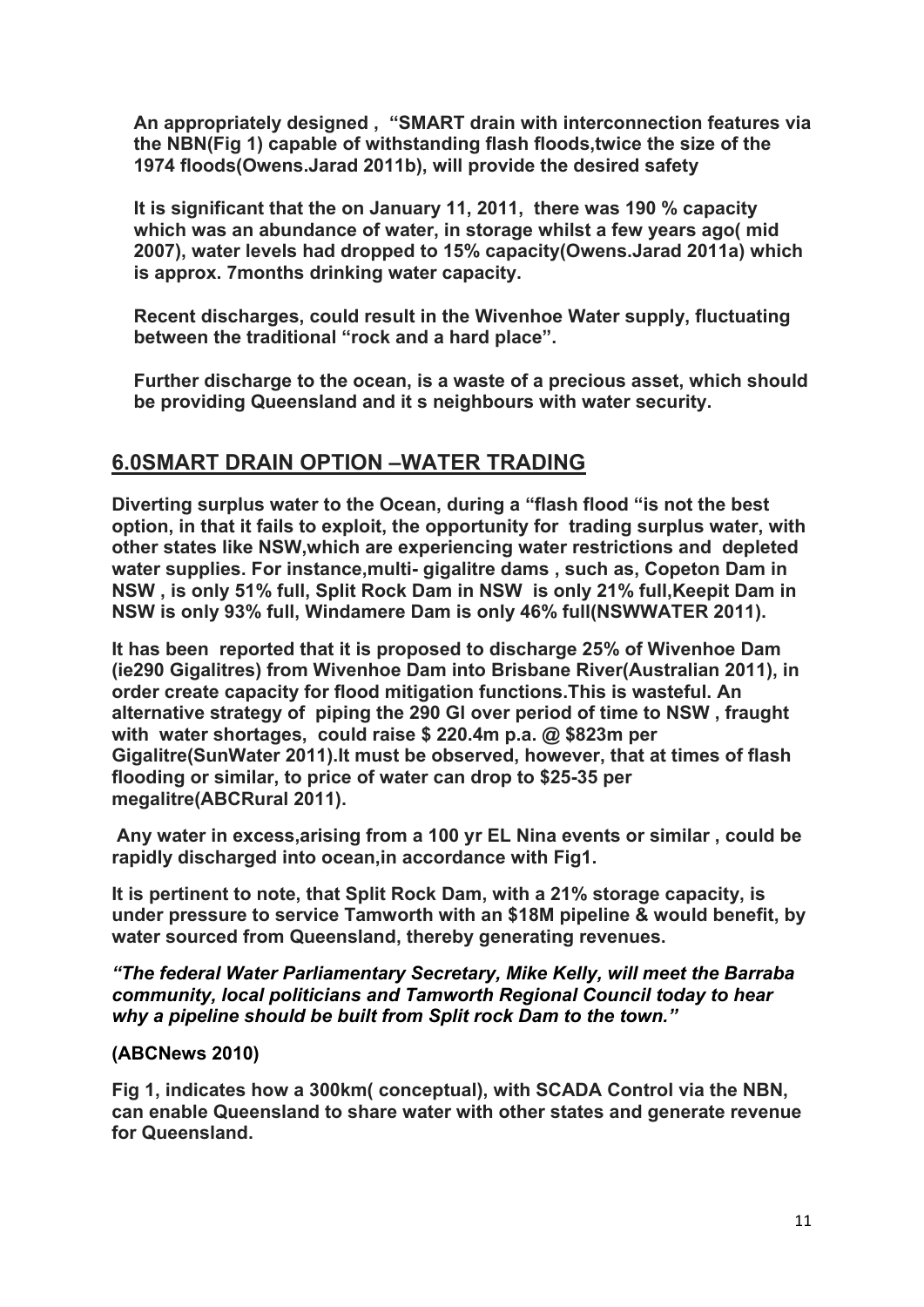**At present Queensland, failure to exploit this avenue of revenue generation, is inadmissible, as there are many more predicted EL Nina events.** 

#### <span id="page-11-0"></span>**7.0 CONCLUSION**

**In conclusion, it must be emphasised that;** 

- **The existing SCADA System must be upgraded and associated infrastructure installed, with a "smart bypass", as depicted in Fig1.**
- **One "SMART DRAIN"could provide protection for multiple dams, and control via the NBN.**
- **Flood Insurance costs canbe dramatically reduce. This is vital, in view of the lack of insurance & the lack of cost effective insuranceas revealed by the State Government.**
- **Failure to do so would render the population, vulnerable to flood devastation, arising from future El Nina events or compelled to squander an invaluable financial asset, namely stored water, through ocean discharge.**
- **Every attempt must be made to pipe water to NSW and engage in Water trading, in the generation of mutual benefits.**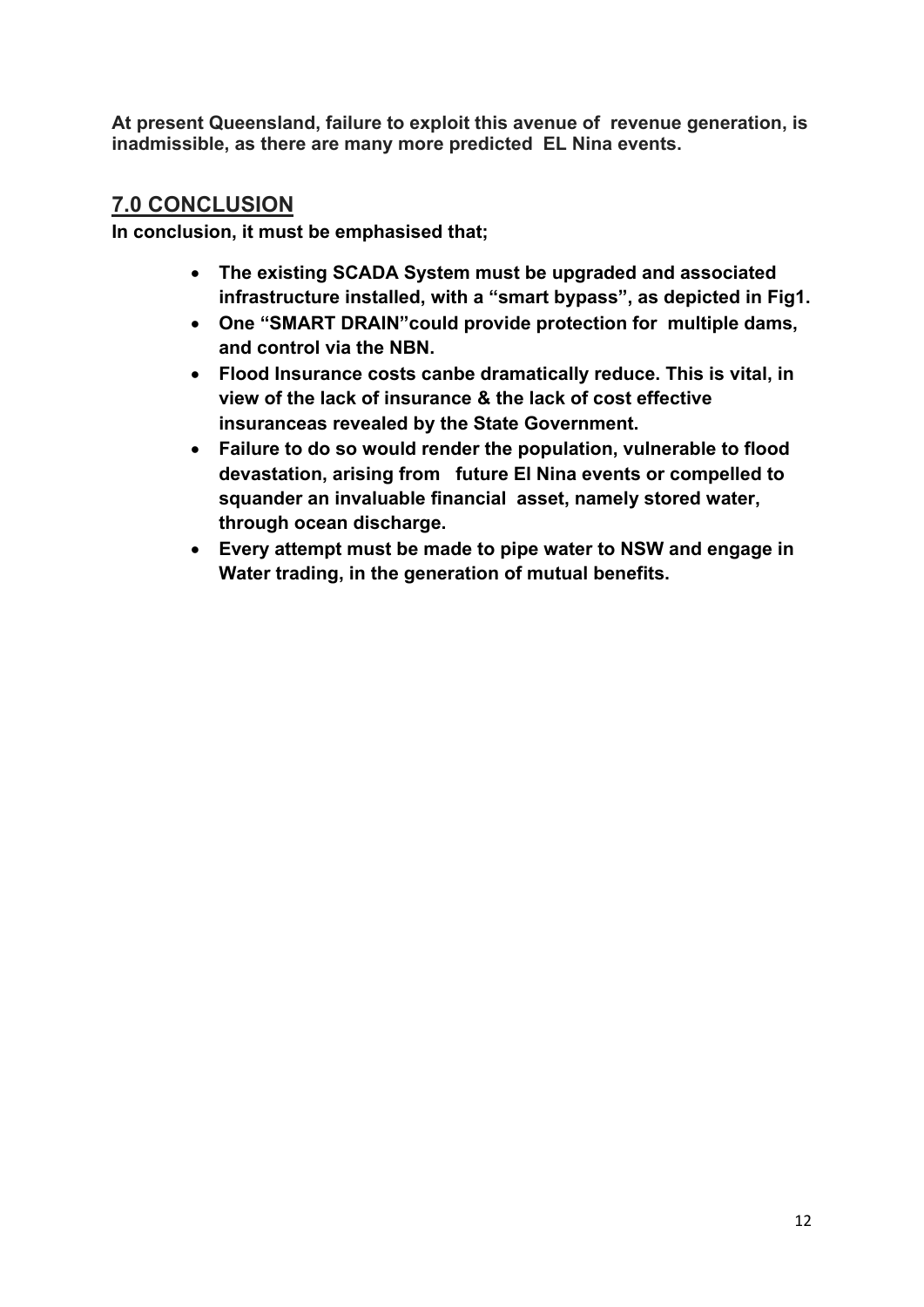## <span id="page-12-0"></span>**REFERENCES**

| ABC.Reporter 2011, Toowoomba. Amazing Footage, ABC,                                                                    |
|------------------------------------------------------------------------------------------------------------------------|
| < <http: watch?v="AEBIZ2KLsPA&amp;feature=related" www.youtube.com=""></http:>                                         |
| ≥.                                                                                                                     |
| <b>ABCNews 2010, Kelly to hear push for split rock dam ABC News,</b>                                                   |
| <http: 02="" 17="" 2010="" 2822465.htm="" news="" stories="" www.abc.net.au="">.</http:>                               |
| ABCRural 2011, No one wants to buy water, ABC,                                                                         |
| <http: 201012="" content="" news="" rural="" s3089946.htm?site="milduraswanhil&lt;/td" www.abc.net.au=""></http:>      |
| <u>l&gt;.</u>                                                                                                          |
| Australian 2011, Authorities to release 25 pc of Wivenhoe water                                                        |
| Australian <http: 02="" 13="" 2011="" 3137528.htm?section="justin" news="" stories="" www.abc.net.au="">.</http:>      |
| Blacktowncitycouncil 2011, Benefits of Wetlands, Blacktowncity council                                                 |
| <http: benefits-of-<="" educational-resources="" environment="" td="" wetlands="" www.blacktown.nsw.gov.au=""></http:> |
| wetlands-and-waterways.cfm>.                                                                                           |
| Lewis.Steve, N.K. 2011, Gillard's battle is to avoid disaster, Daily Telegraph,                                        |
| <http: gillards-battle-is-to-avoid-disaster="" news="" story-<="" td="" www.dailytelegraph.com.au=""></http:>          |
| e6freuy9-1225995736027>.                                                                                               |
| McMahon.Bruce 2011, Mayor Campbell Newman backs more highrise for Brisbane,                                            |
| <u><http: mayor-backs-more-highrises="" news="" story-e6freon6-<="" u="" www.couriermail.com.au=""></http:></u>        |
| 1225704673173                                                                                                          |
| <u>&gt;.</u>                                                                                                           |
| National.Geographic 2010, Kuala Lumpur Mega Tunnel - Megastructures - National Geographic -                            |
| (part 5 of 5)                                                                                                          |
| You Tube, < <http: watch?v="ZAxIJVi_pgl&amp;feature=related" www.youtube.com=""></http:>                               |
| ≥.                                                                                                                     |
| <b>NSWWATER 2011, Dam Levels, NSW WATER INFORMATION,</b>                                                               |
| < <http: water.shtml?ppbm="STORAGE_SITE&amp;da&amp;3&amp;dakm_url" waterinfo.nsw.gov.au=""></http:>                    |
| <u>&gt;.</u>                                                                                                           |
| Owens.Jarad 2011a, Flooding threat triggers dam spill, Australian,                                                     |
| < <http: 01="" 18="" 2011="" 3115815.htm="" news="" stories="" www.abc.net.au=""></http:>                              |
| <u>&gt;.</u>                                                                                                           |
| Owens.Jarad 2011b, Flooding Threat Triggers Spill, Australian,                                                         |
| <http: flooding-threat-triggers-dam-spill="" news="" story-<="" td="" www.theaustralian.com.au=""></http:>             |
| e6frg6n6-1226005410385>.                                                                                               |
| <b>QldGovernment 2010, A Strong Queensland, Queensland Government,</b>                                                 |
| <http: achievements="" economy.aspx="" www.thepremier.gld.gov.au="">.</http:>                                          |
| Queensland Government, E.C. 2011, COMMISSIONS OF INQUIRY ORDER (No.1) 2011, Queensland                                 |
| Government <http: terms-of-reference="" www.floodcommission.gld.gov.au="">.</http:>                                    |
|                                                                                                                        |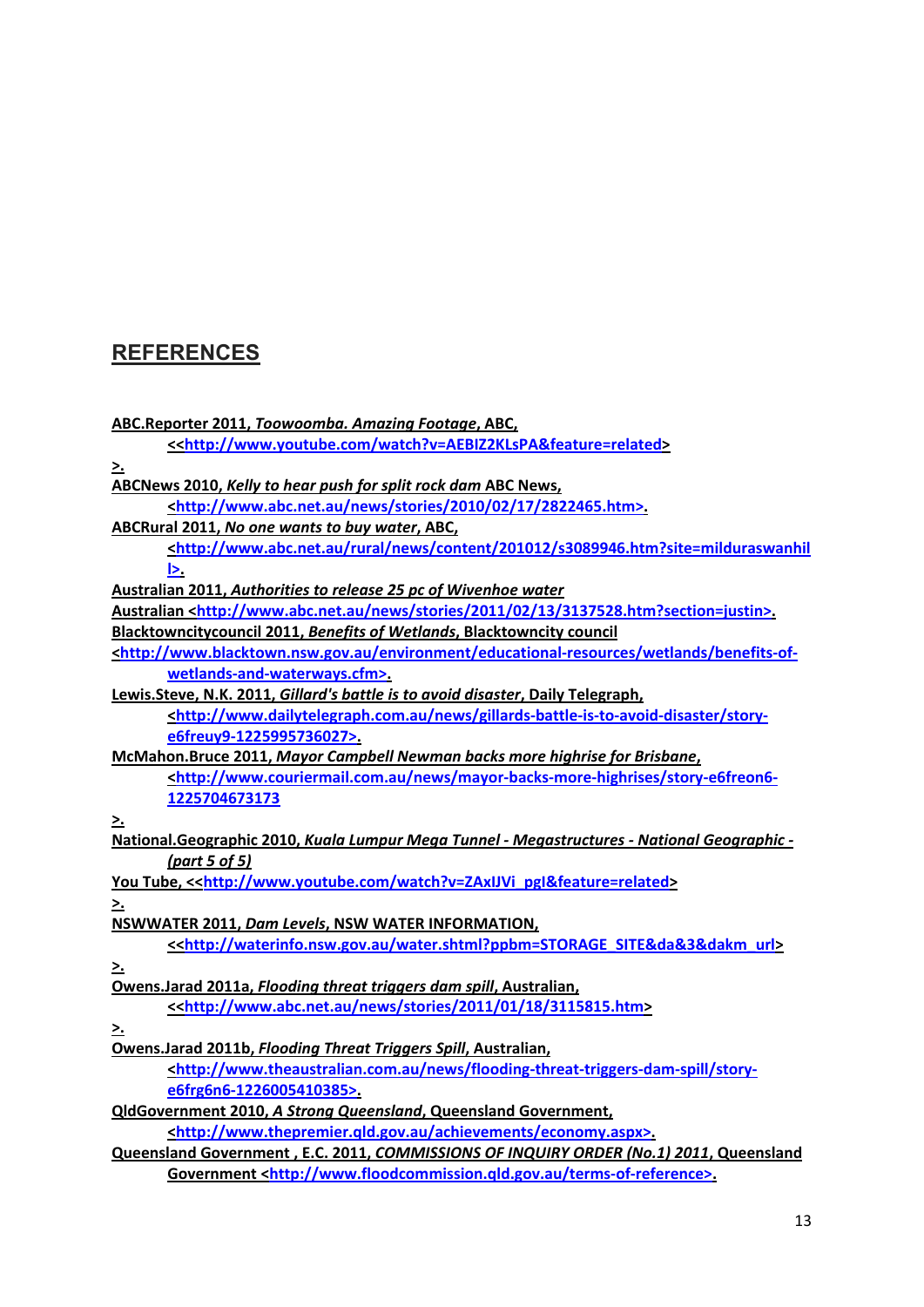**Scott.Don 2011,** *The Big Dry***, Mining Australia,**

**[<http://www.miningtechnologyaustralia.com.au/managing](http://www.miningtechnologyaustralia.com.au/managing-water%3e)‐water>.**

**seqwater 2011,** *Latest Dam Levels***, seqwater, <[http://www.seqwater.com.au/public/dam](http://www.seqwater.com.au/public/dam-levels%3e)‐levels>. SunWater 2011,** *Burnett Water Prices***, SunWater, <[http://www.sunwater.com.au/water](http://www.sunwater.com.au/water-for-sale/burnett-water/burnett-water-prices%3e)‐for‐ sale/burnett‐[water/burnett](http://www.sunwater.com.au/water-for-sale/burnett-water/burnett-water-prices%3e)‐water‐prices>.**

**Vervoot.W 2011,** *Building more dams is no way to prevent flood catastrophe***, Age <<[http://www.theage.com.au/opinion/society](http://www.theage.com.au/opinion/society-and-culture/building-more-dams-is-no-way-to-prevent-flood-catastrophe-20110111-19mkm.html)‐and‐culture/building‐more‐dams‐is‐no‐ way‐to‐prevent‐flood‐catastrophe‐20110111‐[19mkm.html](http://www.theage.com.au/opinion/society-and-culture/building-more-dams-is-no-way-to-prevent-flood-catastrophe-20110111-19mkm.html)>**

**>.**

## <span id="page-13-0"></span>**APPENDIX -1**

**1.0Present Value of Bond Servicing PV(1)= .06X 750m = \$ 45m** 

- **p.a(2 Coupon Payments)**
- **2.0 Present value of Bond Redemption Costs, after 12Yrs**

 **=PV(2)** 

$$
= (750) / (1.03)^{24}
$$

$$
= 750 / 2.03
$$

$$
= \underline{$369.46m}
$$

#### **3.0Present Value of 24 Recurrent Coupon Payments(interest only) of \$369.46m**

 **per payment** 

$$
= PV(1)=\frac{$779.85m}{
$$

#### **4.0Present Value of 24 Recurrent Coupon Payments + Bond Redemption costs**

after 12 yrs 
$$
= PV(1) + PV(2) = $779.85m + $369.46m
$$

$$
= $1149.31m
$$

**5.0 From Item 4 above, the p.a expenditure =( PV(1) + PV(2)) /12 = 1149.31/12** 

$$
= $95.78 \text{ m}
$$